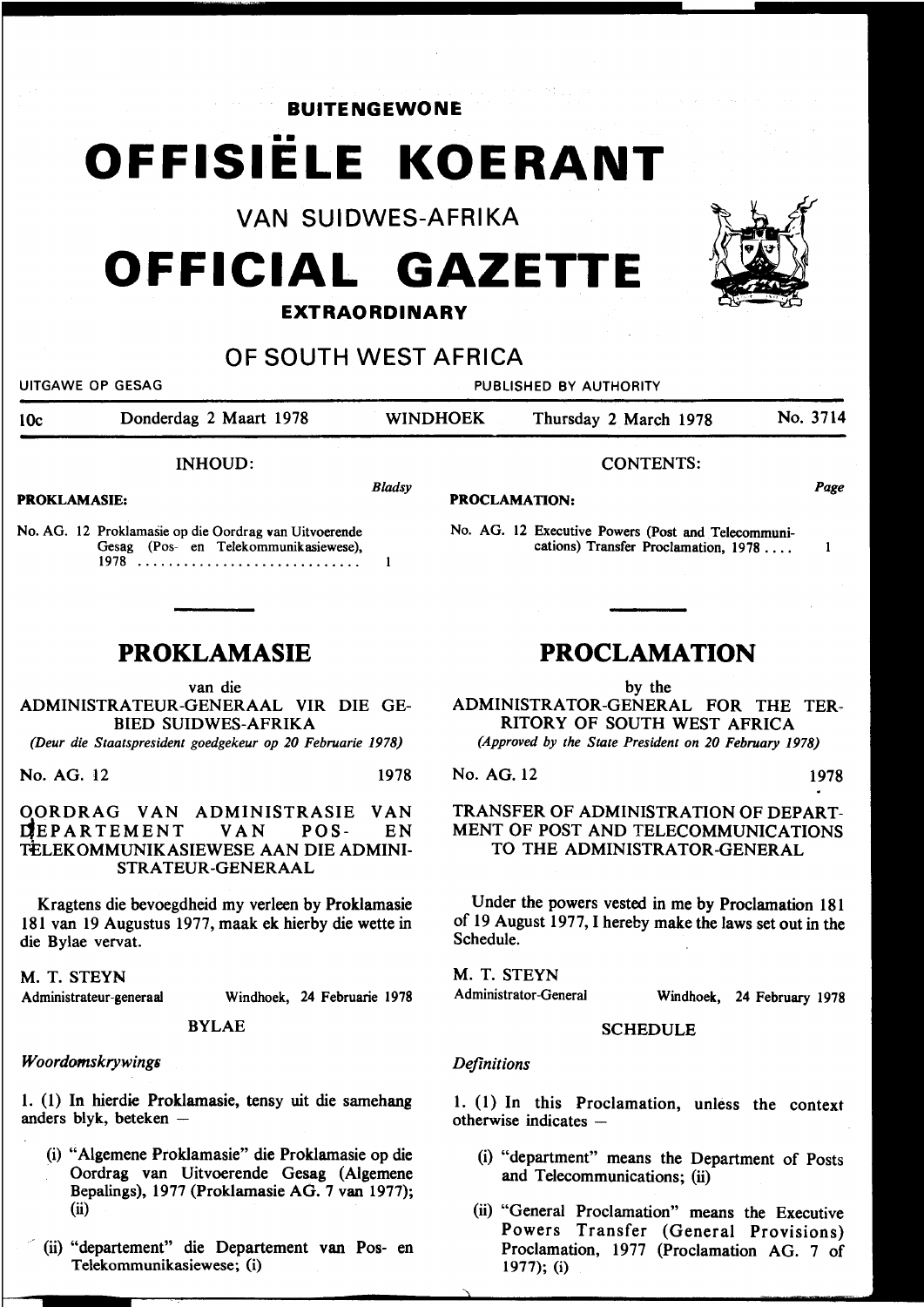- (iii) "inkomste" aile gelde ontvang by wyse van tariewe gehef op dienste deur die departement in die gebied gelewer, en aile ander verdienstes uit die bedryf van die sake van die departement in die gebied; (iv)
- (iv) "Poskantoorbegrotingsproklamasie" 'n Proklamasie van die Administrateur-generaal waarby 'n begroting of addisionele begroting van uitgawes ten laste van die Suidwes-Afrika-Poskantoorrekening bedoel in artikel 4 goedgekeur is. (iii)

(2) 'n Verwysing in hierdie Proklamasie na 'n bepaalde wet word uitgelê as 'n verwysing ook na 'n regulasie, reel of ander maatreel wat kragtens daardie wet gemaak is of daarop betrekking het.

#### *Oordrag van administrasie van Departement van Posen Telekommunikasiewese*

2. Ondanks andersluidende bepalings van enige ander wet maar behoudens die bepalings van hierdie Proklamasie en die Algemene Proklamasie, word die administrasie van die sake van die gebied Suidwes-Afrika met betrekking tot 'n aangeleentheid wat by die inwerkingtreding van hierdie Proklamasie deur die Minister van Pos- en Telekommunikasiewese van die Republiek van Suid-Afrika geadministreer word, deur die Administrateur-generaal behartig.

#### *Toepassing van wette*

3. (1) Behoudens die bepalings van subartikel (2), word 'n verwysing in 'n wet wat op 'n a¢geleentheid bedoel in artikel 2 betrekking het  $-$ 

- (a) na die Poskantoorfonds, uitgelê as 'n verwysing na die Suidwes-Afrika-Poskantoorrekening bedoel in artikel  $4$ ;
- (b) na 'n Poskantoorbegrotingswet, uitgelê as 'n verwysing na 'n Poskantoorbegrotingsproklamasie.

(2) Die bepalings van subartikel  $(1)(a)$  van hierdie artikel is nie van toepassing nie met betrekking tot artikels 12B, 12D en 12 $E'$  en met betrekking tot daardie bepalings van die Poswet, 1958 (Wet 44 van 1958), wat in subartikel  $(3)(x)$  van hierdie artikel bedoel word.

(3) Die bepalings van subartikel (1) van artikel 3 van die Algemene Proklamasie is, sonder om afbreuk te doen aan die bepalings van subartikel (2) van daardie artikel, nie van toepassing nie op  $-$ 

(a) die verwysing na die Republiek in die Radiowet, 1952 (Wet 3 van 1952);

an<br>1992 - Annie Alexandria II (b. 1

- (iii) "Post Office Appropriation Proclamation" means a Proclamation by the Administrator-General whereby an appropriation or additional appropriation of expenditure as a charge to the South West Africa Post Office Account referred to in section 4, has been approved; (iv)
- (iv) "revenue" means all moneys received by way of rates levied on services rendered by the department in the territory, and all other earnings from the business operations of the department in the territory. (iii)

(2) A reference in this Proclamation· to any particular law shall be construed as including a reference to a regulation, rule or other enactment made under or relating to that law.

#### *Transfer of administration of Department of Posts an4 Telecommunications*

2. Notwithstanding anything to the contrary contained in any other law but subject to the provisions of this Proclamation and the General Proclamation, the administration of the affairs of the territory of South West Africa in relation to any matter which at the commencement of this Proclamation is administered by the Minister of Posts and Telecommunications of the Republic of South Africa, shall be carried on by the Administrator-General.

*Application of laws <u>Lesl</u> , P. M. 35/79* 

3. (1) Subject to the provisions of subsection (2), any reference in any law relating to a matter eferred to in section  $2 -$ 

- (a) to the Post Office Fund, shall be construed as a reference to the South West Africa Post Office Account referred to i
- (b) to a Post Office Appropriation Act, shall be construed as  $\angle a$  reference to a Post Office Appropriation Proclamation.

(2) The provisions of subsection  $(1)(a)$  of this section shall not apply in relation to sections 12B, 12D and 12E and in relation to those provisions of the Post Office Act, 1958 (Act 44 of  $\cancel{1958}$ ), referred to in subsection  $(3)(c)$  of this section.

(3) The provisions of subsection (I) of section 3 of the General Proclamation shall, without detracting from the provisions of subsection (2) of that section, not apply to  $-$ 

(a) the reference to the Republic in the Radio Act, 1952 (Act 3 of 1952);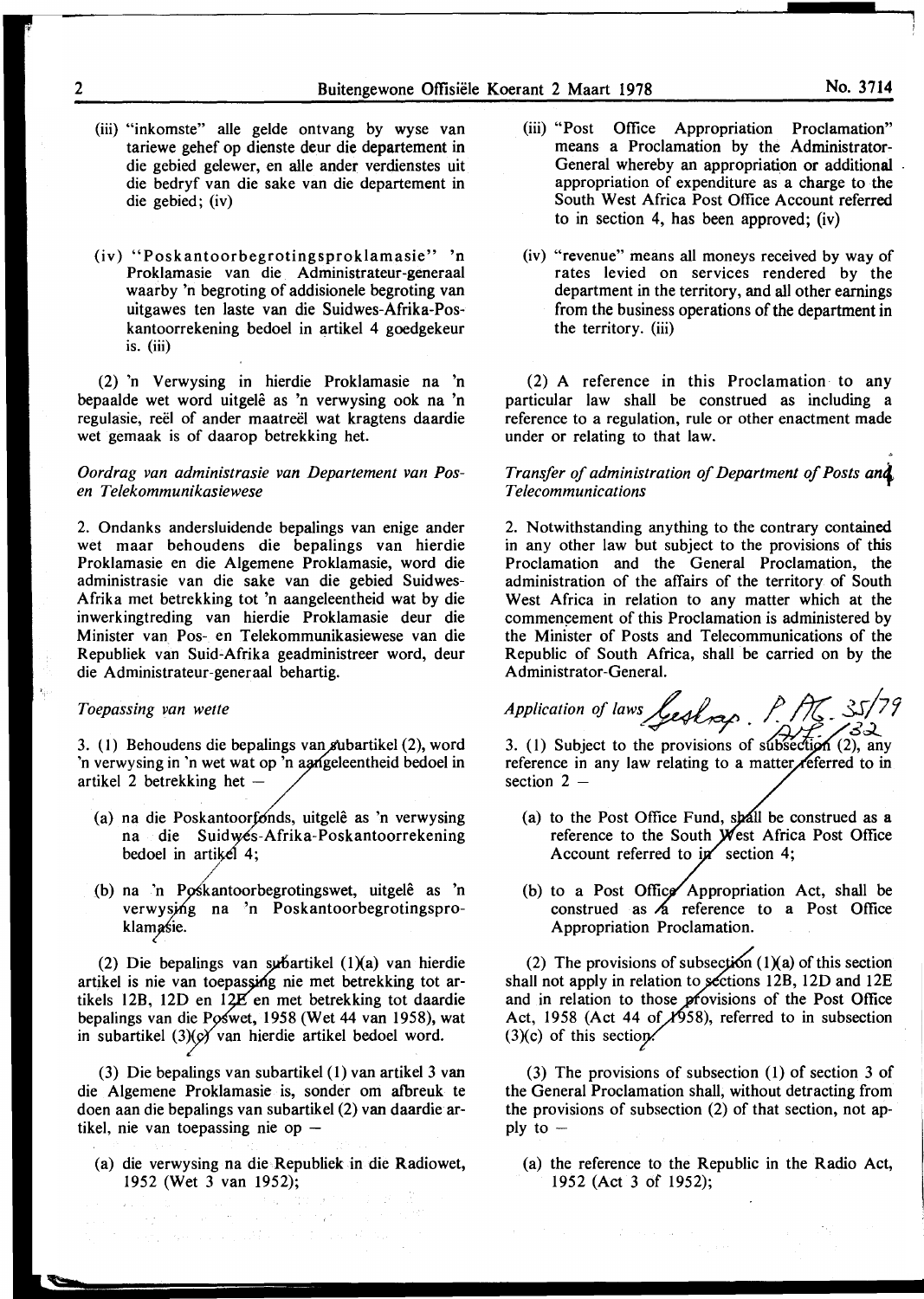- ,O(')~d 1958~
- (c) daardie bepalings van die Poswet, 1958, wat (c) those provisions of the Post Office Act, 1958, betrekking het op lengings deur die Posmeester-<br>relating to loans by the Postmaster-General, the generaal, die belegging van gelde en die tegeldemaking van beleggings, die Posspaarbank en Nasionale Spaarsertifikate;
- (d) artikel 54 van die Poswysigingswet, 1976 (Wet 113 van 1976).

(4) Ondanks die bepalings van artikel  $3(1)(a)$  van die Algemene Proklamasie word die verwysing na die Regering in artikel 115 van die Poswet, 1958, uitgelê as 'n verwysing ook na die Administrateur-generaal.

(5) By die toepassing van artikel 12F van die <sup>Oclebra</sup> (5) For the purposes of section 12F of the Post Poswet, 1958, soos toegepas deur hierdie Proklamasie of the Office Act, 1958, as applied by this Proclamation and Poswet, 1958, soos to egepas deur hierdie Proklamasie <sup>P + e</sup> Office Act, 1958, applied by this Proclamation and en die Algemene Proklamasie, word die verwysing<sup>slert</sup>/ the General Proclamation, the reference to the Minister daarin na die Minister van Pos- en Telekom- <sup>32</sup> of Posts and Telecommunications therein shall be munikasiewese uitgelê as 'n verwysing na die construed as a reference to the Postmaster-General. Posmeester-generaal.

( 6) Die bepalings van artikel 4( 1) van die Algemene Proklamasie is nie van toepassing nie op die bevoegdhede wat kragtens artikel 14(5) van die Radiowet, 1952, en artikel 17(3) van die Poswet, 1958, aan die Administrateur-generaal verleen word.

(7) Die gelde, tariewe of koste wat na die inwerking- (7) The fees, rates or charges determined or altered treding van hierdie Proklamasie kragtens artikel 2B van from time to time by notice in the Gazette after the die Poswet, 1958, by kennisgewing in die *Staatskoerant* commencement of this Proclamation under section 2B bepaal of van tyd tot tyd verander word, is, ondanks die of the Post Office Act, 1958, shall, notwithstanding the bepalings van subartikel (1) van artikel 3 van die provisions of subsection (1) of section 3 of the General Aljemene Proklamasie, in die geheel of in die mate wat Proclamation, wholly or to the extent specified in such in 'Pedoelde kennisgewing bepaal word in die gebied van notice apply in the territory if such notice contains a toepassing indien daar in die kennisgewing verklaar statement that the said fees, rates or charges are word dat bedoelde gelde, tariewe of koste met die toe- determined or altered with the consent of the stemming van die Administrateur-generaal of kragtens Administrator-General or under a general authority by 'n algemene magtiging van die Administrateur-generaal the Administrator-General, and apply also in the terbepaal of verander word, en ook in die gebied van ritory.  $\lim_{\epsilon \to 0}$  is.  $\lim_{\epsilon \to 0}$   $\lim_{\epsilon \to 0}$   $\lim_{\epsilon \to 0}$  33

4. (1) Die Posmeester-generaal hou in die boeke van die 4. (1) The Postmaster-General shall keep in his books die departement 'n rekening met die naam die Suidwes- an account designated the South West Africa Post Afrika-Poskantoorrekening wat/gekrediteer word met Office Account which shall be credited with all revenue alle inkomste en waaruit alle ditgawes bestry word wat and from which shall be defrayed all expenditure inooreenkomstig 'n Poskantgorbegrotingsproklamasie of curred in accordance with a Post Office Appropriation 'n ander wet, soos toegepas deur hierdie Proklamasie en Proclamation or any other law, as applied by this die Algemene Proklamásie, aangegaan word om in die Proclamation and the General Proclamation, to provide behoeftes van die departement in of ten opsigte van die for the requirements of the department in or in respect of gebied te voorsien. **the territory** the territory.

(2) 'n Tekqft wat aan die einde van 'n maand in die Suidwes-Afrika-Poskantoorrekening bestaan, word aangesuiwet dour bedoelde Rekening te krediteer met

- (b) artikel 12B en die verwysing na die Republiek in (b) section 12B and the reference to the Republic in artikels 46, 47 en  $\chi$  120 van die Poswet, 1958; sections  $46$ , 47 and 120 of the Post Office Act, 1958;
	-
	- $\frac{8.86}{10^{35}}$   $\frac{100}{32}$  (c) those provisions of the Post Office Act, 1958, betrekking het op le ings deur die Posmeester-<br>generaal, die belegging van gelde en die investment of moneys and the realization of investments, the Post Office Savings Bank and National Savings Certificates;
		- (d) section 54 of the Post Office Amendment Act, 1976 (Act 113 of 1976).

(4) Notwithstanding the provisions of section  $3(1)(a)$ of the General Proclamation the reference to the Government in section 115 of the Post Office Act, 1958, shall be construed as including a reference to the Administrator-General.

 $(6)$  The provisions of section  $4(1)$  of the General Proclamation shall not apply to the powers conferred upon the Administrator-General under section 14(5) of the Radio Act, 1952, and section 17(3) of the Post Office Act, 1958.

from time to time by notice in the Gazette after the provisions of subsection (1) of section 3 of the General

*Suidwes-Afrika-Poskantoorrekening* ~,\_rfJ{r:;-fouth *West Africa Post Office Acc:zunt* . *:;.* .,

an account designated the South West Africa Post

(2) Any  $d$ eficit existing in the South West Africa Post Office/Account at the end of any month shall be made good by crediting the said Account with the